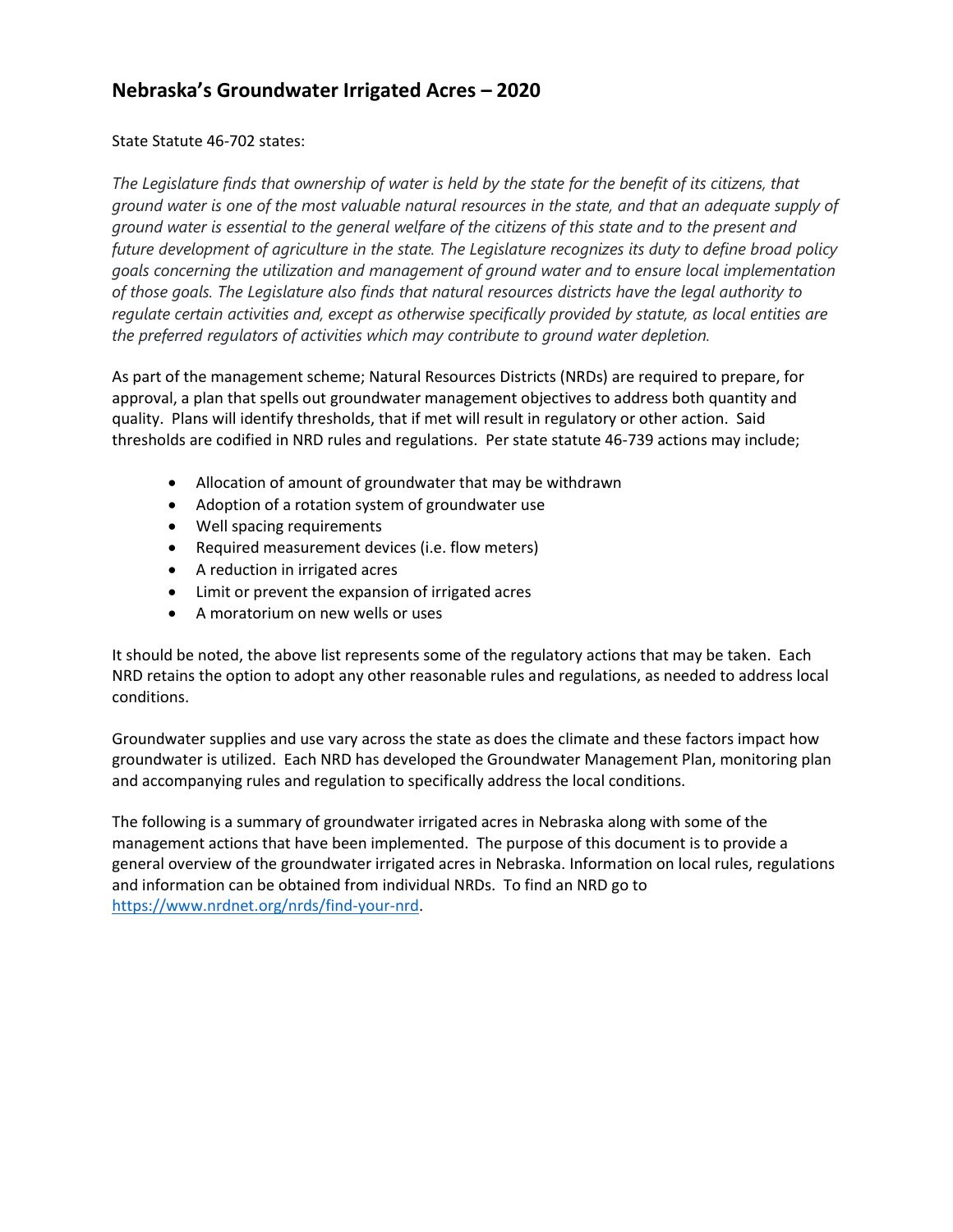## **Groundwater Irrigated Acres in the State of Nebraska-2020**

|                                            |           | Percent of total GW Irrigated |
|--------------------------------------------|-----------|-------------------------------|
| By NRD                                     | Acres     | Acres                         |
| Lower Platte South NRD                     | 27,843    | 0.3%                          |
| Nemaha NRD                                 | 62,000    | 0.7%                          |
| <b>Upper Loup NRD</b>                      | 82,523    | 0.9%                          |
| Papio-Missouri River NRD                   | 99,820    | 1.1%                          |
| Middle Niobrara NRD                        | 113,171   | 1.3%                          |
| South Platte NRD                           | 132,042   | 1.5%                          |
| Lewis and Clark NRD                        | 146,000   | 1.6%                          |
| Lower Big Blue NRD                         | 176,000   | 2.0%                          |
| Lower Niobrara NRD                         | 238,650   | 2.6%                          |
| Upper Niobrara-White NRD                   | 251,017   | 2.8%                          |
| North Platte NRD                           | 258,316   | 2.9%                          |
| Middle Republican NRD                      | 291,599   | 3.2%                          |
| <b>Twin Platte NRD</b>                     | 320,826   | 3.6%                          |
| Lower Republican NRD                       | 336,048   | 3.7%                          |
| Lower Platte North NRD                     | 392,688   | 4.4%                          |
| <b>Upper Republican NRD</b>                | 449,917   | 5.0%                          |
| <b>Upper Elkhorn NRD</b>                   | 456,861   | 5.1%                          |
| <b>Tri-Basin NRD</b>                       | 580,905   | 6.4%                          |
| Lower Elkhorn NRD                          | 641,771   | 7.1%                          |
| Little Blue NRD                            | 671,758   | 7.4%                          |
| Lower Loup NRD                             | 1,024,694 | 11.4%                         |
| <b>Central Platte NRD</b>                  | 1,029,213 | 11.4%                         |
| Upper Big Blue NRD                         | 1,241,506 | 13.8%                         |
| Total                                      | 9,025,167 |                               |
|                                            |           |                               |
| Groundwater Irrigated Acres by River Basin |           |                               |
| Nemaha River Basin                         | 63,852    | 0.7%                          |
| <b>Missouri Tributaries</b>                | 315,661   | 3.5%                          |
| Lower Platte River Basin                   | 288,650   | 3.2%                          |
| Niobrara River Basin                       | 611,242   | 6.8%                          |
| <b>Elkhorn River Basin</b>                 | 1,038,020 | 11.5%                         |
| Loup River basin                           | 1,137,756 | 12.6%                         |
| Republican River Basin                     | 1,256,404 | 13.9%                         |
| <b>Upper Platte River Basin</b>            | 2,084,397 | 23.1%                         |
| <b>Blue River basin</b>                    | 2,229,187 | 24.7%                         |
| Total                                      | 9,025,167 |                               |
| By Management Action                       | Acres     |                               |
| Over Appropriated Area of Nebraska         | 811,764   | 9.0%                          |
| Fully Appropriated Area of Nebraska        | 2,807,319 | 31.1%                         |
| <b>Groundwater Allocations in Place</b>    | 1,672,422 | 18.6%                         |
| Acres Retired or Banked                    | 68,702    | 0.8%                          |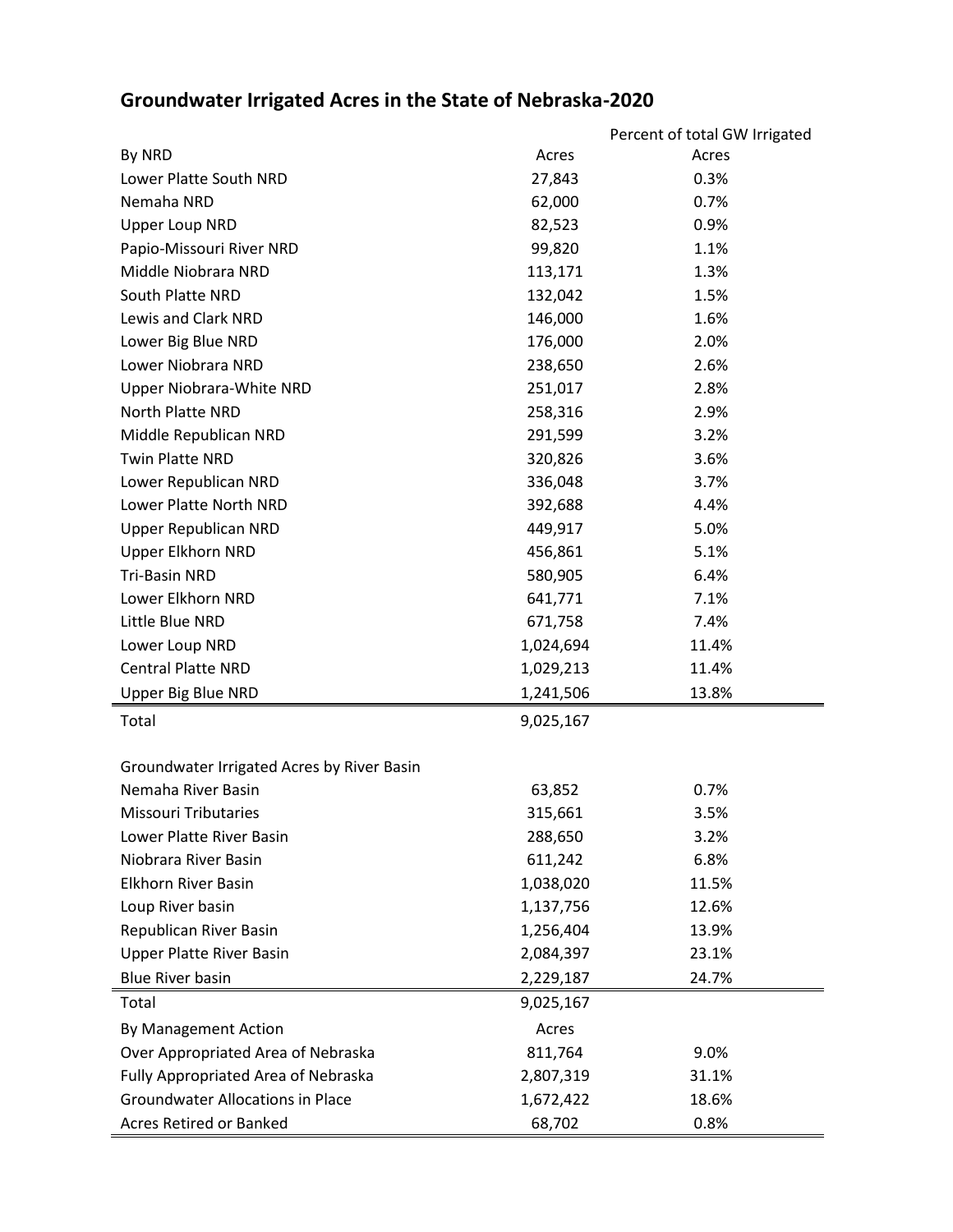

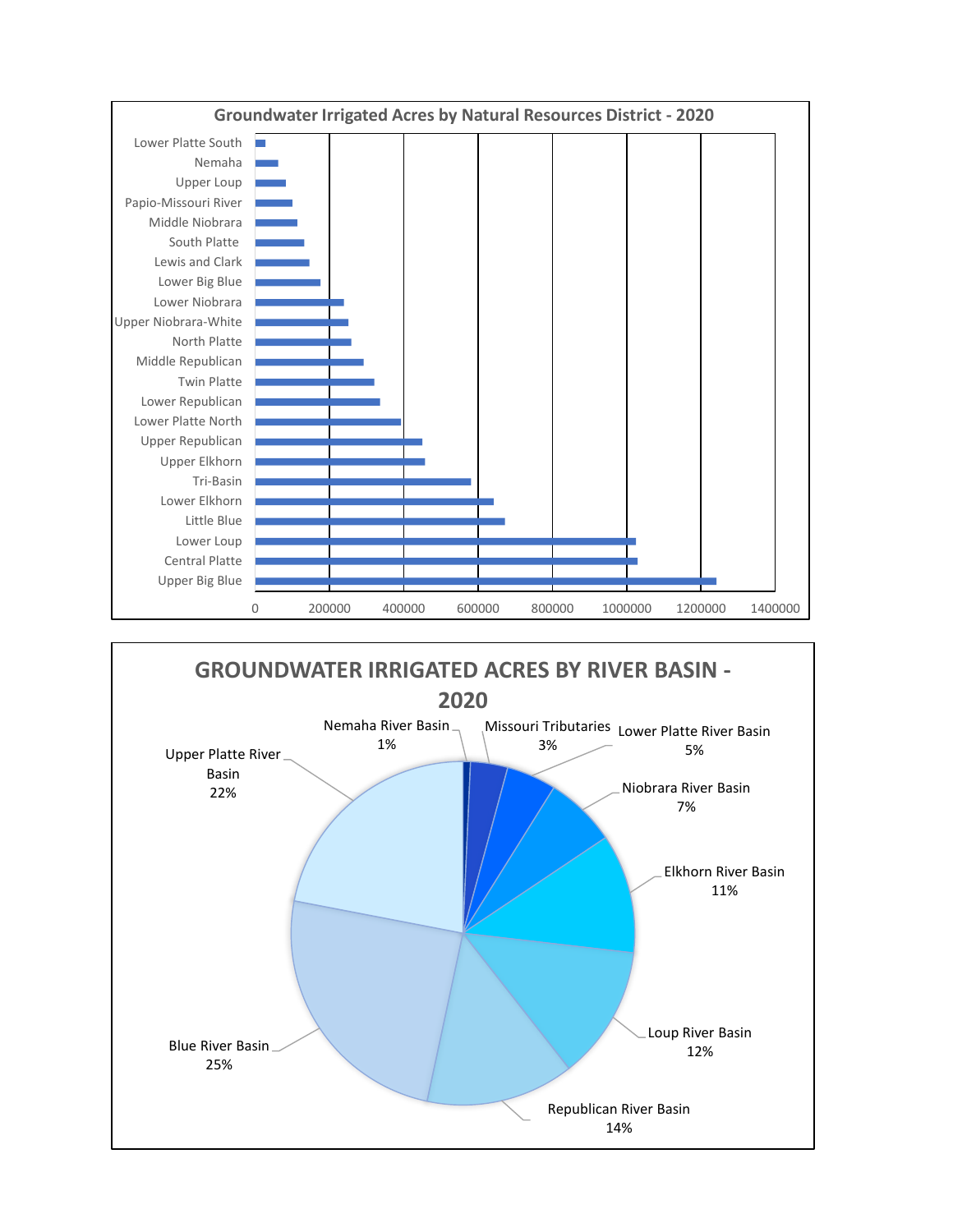